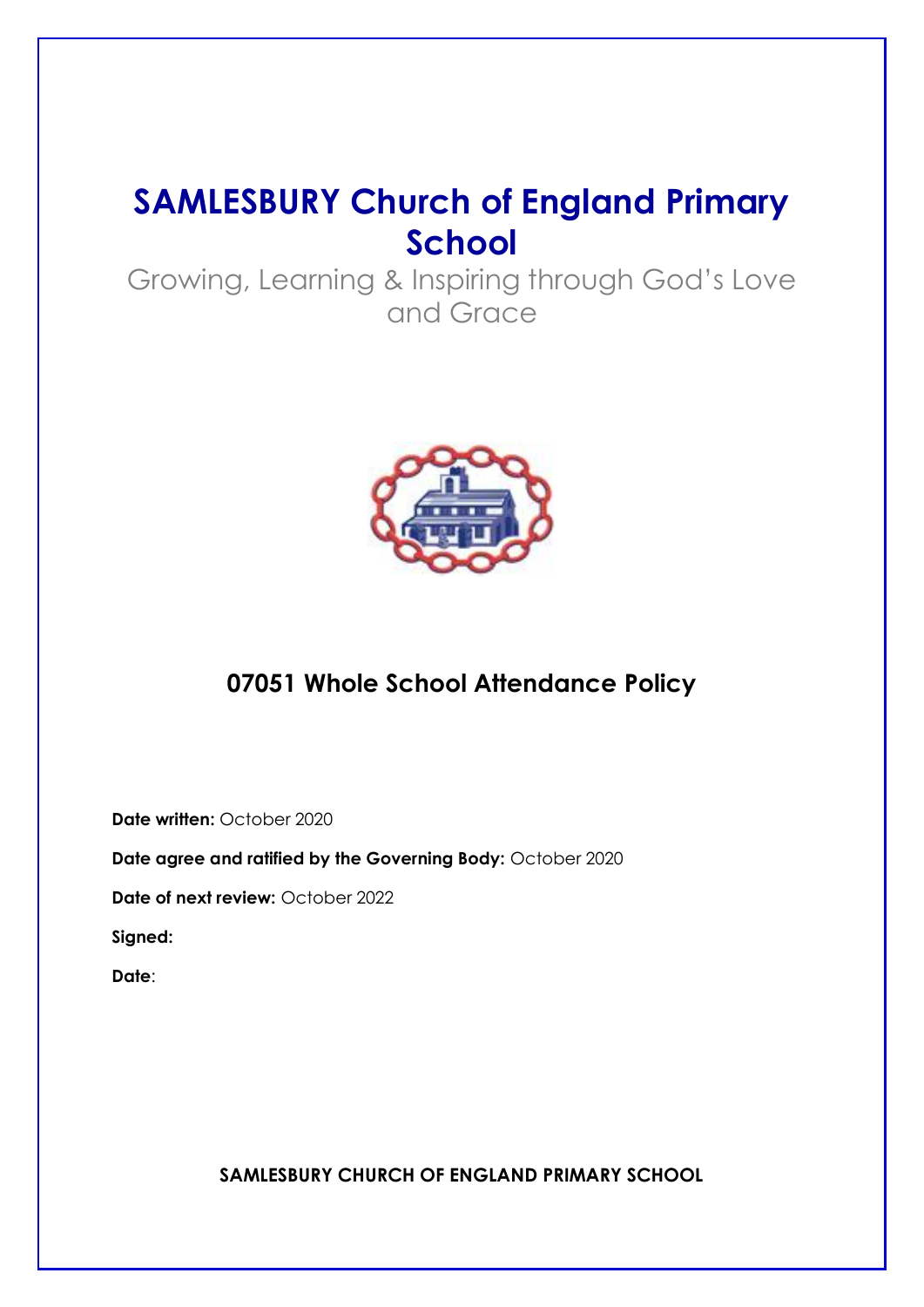# **POLICY: WHOLE-SCHOOL ATTENDANCE POLICY**

#### **Introduction:**

This is a successful school and your child plays their part in making it so. We aim for an environment which enables and encourages all members of the community to reach out for excellence. For our children to gain the greatest benefit from their education it is vital that they attend regularly and your child should be at school, on time, every day the school is open unless the reason for the absence is unavoidable.

It is very important therefore that you make sure that your child attends regularly and this policy sets out how together we will achieve this.

#### **Why Regular Attendance is so important:**

Any absence affects the pattern of a child's schooling and regular absence will seriously affect their learning. Any pupil's absence also disrupts teaching routines so may affect the learning of others in the same class. Ensuring your child's regular attendance at school is your legal responsibility and permitting absence from school without a good reason creates an offence in law and may result in prosecution.

#### **Promoting Regular Attendance:**

Helping to create a pattern of regular attendance is everybody's responsibility - parents, pupils and all members of school staff.

#### **To help us all to focus on this we will:**

- Promote a culture across the school which identifies the importance of regular and punctual attendance;
- Carry out transition work with pupils moving between nursery and reception, and before leaving for high school;
- Further develop positive and consistent communication between home and school
- Make attendance and punctuality a priority for everyone associated with school, including parents, pupils, staff and governors by reminding the school community in weekly newsletters.
- Set targets for whole-school attendance.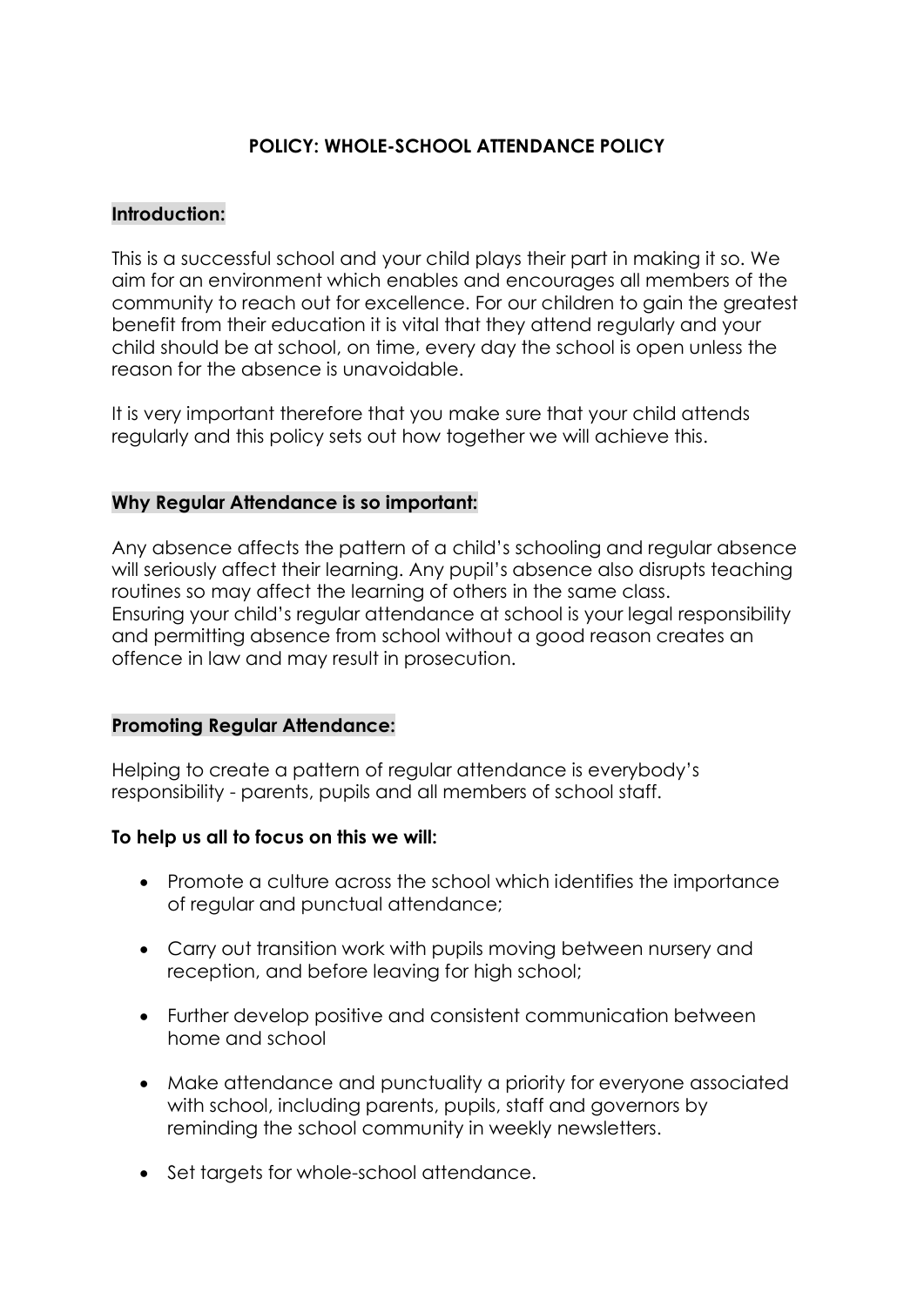#### **Understanding types of absence:**

Every half-day absence from school has to be classified by the school as either AUTHORISED or UNAUTHORISED. This is why information about the cause of any absence is always required.

Authorised absences are mornings or afternoons away from school for a good reason like illness, medical/dental appointments which unavoidably fall in school time, emergencies or other unavoidable cause.

Unauthorised absences are those which the school does not consider reasonable and for which no 'leave' has been given. This type of absence can lead to the local authority using sanctions and/or legal proceedings. This includes:

- Parents/carers keeping children off school unnecessarily
- truancy before or during the school day
- absences which have never been properly explained
- children who arrive at school after the register has closed
- shopping, looking after other children or birthdays
- day trips and holidays in term time which have not been agreed
- days that exceed the amount of leave agreed by the Headteacher

Parents should be aware that the decision whether to authorise an absence or not rests with the school. Hence, if there is any ambiguity relating to an absence, school may request further evidence from parents before an absence is authorised. This may be in the form of a prescription, appointment card or similar.

Whilst any child may be off school because they are ill, sometimes they can be reluctant to attend school. Any problems with regular attendance are best sorted out between the school, the parents and the child. If your child is reluctant to attend school it is better to speak to school to resolve the issue, rather than trying to cover up their absence, or give in to pressure to let them stay at home. This gives the impression that attendance does not matter and usually make things worse.

#### **Persistent Absenteeism (PA):**

A pupil becomes a 'persistent absentee' when they miss 10% or more of their schooling across the school year **for whatever reason**. Absence at this level is doing considerable damage to any child's educational prospects and we need parents' fullest support and co-operation to tackle this.

We monitor all absence thoroughly, therefore any pupil whose attendance indicates they are likely to reach the PA threshold will be prioritised and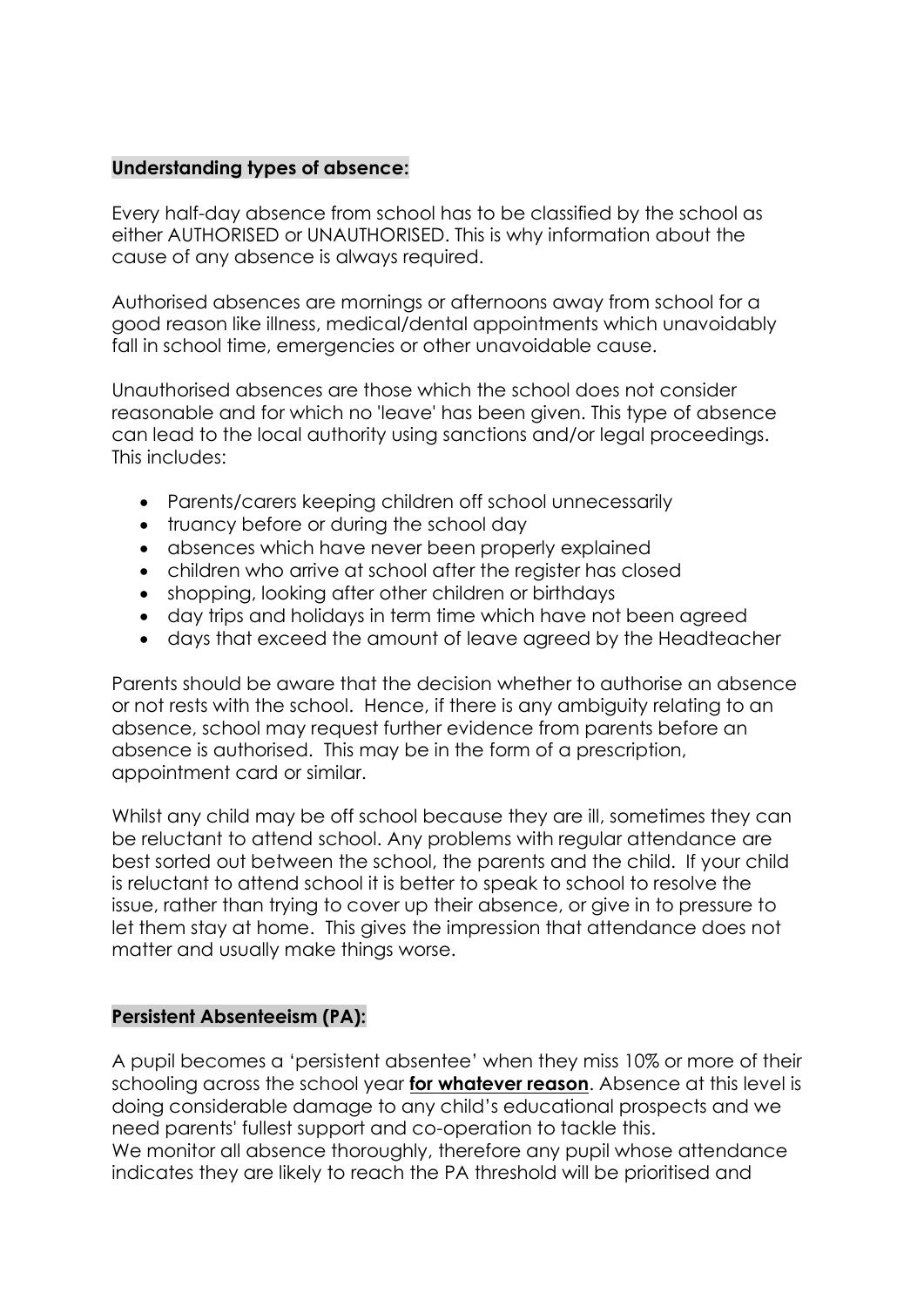parents will be informed of this promptly.

PA pupils are tracked and monitored carefully through our pastoral system and we also combine this with academic mentoring where absence affects attainment.

All our PA pupils and their parents are subject to an action plan and the plan may include: allocation of additional support through a mentor, use of circle time, individual incentive programmes, parenting contracts and participation in group activities around raising attendance. Due to the serious nature of persistent absence, school will always consider requesting support from the local authority attendance team in order to address the matter. School will also consider requesting that the local authority issue penalty notices, or use other sanctions, as a means of improving attendance.

#### **Absence Procedures:**

#### **If your child is absent you must:**

• Contact us as soon as possible on the first day of absence, either by email: [bursar@samlesbury.lancs.sch.uk](mailto:bursar@samlesbury.lancs.sch.uk) or by telephone.

#### **If your child is absent we will:**

- Telephone you on the first day of absence if we have not heard from you,
- Invite you in to discuss the situation with our head teacher if absences persist,
- Consider using parenting contracts or panel meetings in order to identify barriers to regular attendance and agree targets for improvement,
- Refer the matter to the local authority school attendance team, where appropriate,
- Consider requesting that the local authority issue penalty notices in accordance with LCC's Code of Conduct, or use other legal sanctions, as appropriate, in order to improve attendance

#### **Sickness – 48 Hour Sickness/Diarrhoea Rule**

From time to time children are sick (vomit) either at home or at school. Unfortunately it is not possible to distinguish between the causes, and therefore it is essential that the same rule of exclusion applies in all cases of vomiting or Diarrhoea.

In the Health Protection Agency document, "Guidelines for the Control of Infection and Communicable Disease in School and Early Years Settings" can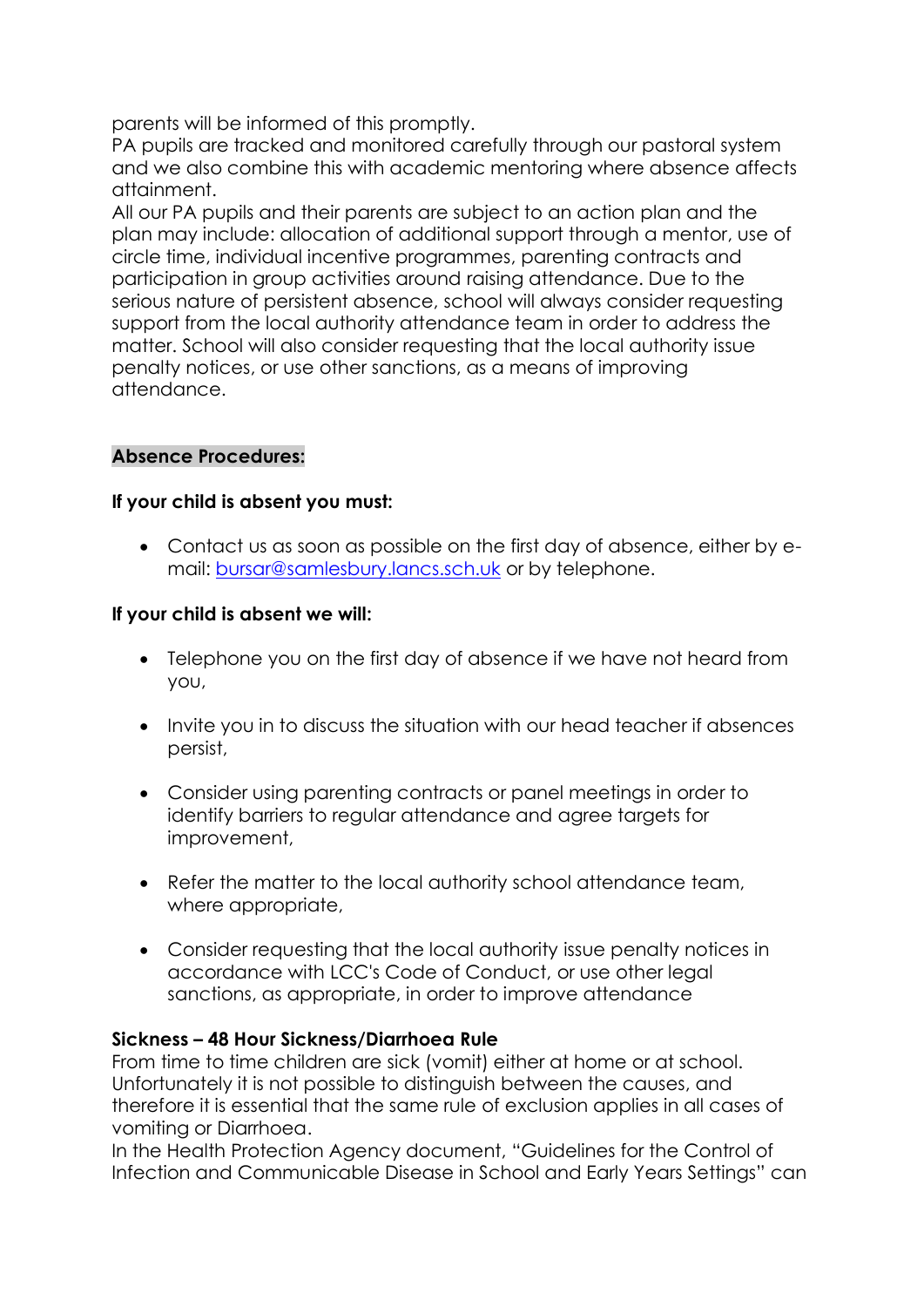be found here: **['Guidance on Infection Control in Schools'](https://www.publichealth.hscni.net/sites/default/files/Guidance_on_infection_control_in%20schools_poster.pdf)**

Diarrhoea and/or vomiting commonly affects children and staff and can be caused by a number of different germs, including viruses, parasites and bacteria. Infections can be easily spread from person to person (by unwashed hands), especially in children. In general, it is recommended that any staff member or child with diarrhoea and/or vomiting symptoms must stay away or be excluded from the school or early years setting until they have been free of symptoms for 48 hours (the '48 hour rule') and feel well. Personal hygiene whilst ill must be very strict.

If your child is sick at school, we will ask you or your emergency contact to take your child home. They should not return for 48 hours. We appreciate that this is inconvenient in many cases, and you may not believe your child is ill, but you will appreciate that we do this in all cases and it should reduce the risk of infection for all children in school. As an example, if your child is sick at lunchtime on a Tuesday, they should not return to school until after lunch on Thursday, provided there have not been any further episodes of vomiting.

#### **Telephone numbers:**

There are times when we need to contact parents about lots of things, including absence, so we need to have your contact numbers at all times. So help us to help you and your child by making sure we always have an up to date number – if we don't then something important may be missed. There will be regular checks on telephone numbers throughout the year.

#### **In-School Strategies to Improve Attendance/Punctuality:**

Parents are expected to contact school at an early stage and to work with us in resolving any problems together. This is nearly always successful. School may consider using the following strategies to help support parents in improving their child's attendance and/or punctuality.

- Meetings in school between parents, pupils, teachers and the headteacher,
- Home visits,
- Use of parenting contracts,
- Use of the common assessment framework (CAF) and/ or referral to outside agencies (including the local authority school attendance team),
- Use of attendance panels,
- Use of penalty notices
- Referrals for legal action

#### **The Local Authority School Attendance Service:**

If difficulties cannot be sorted out using in-school strategies, the school may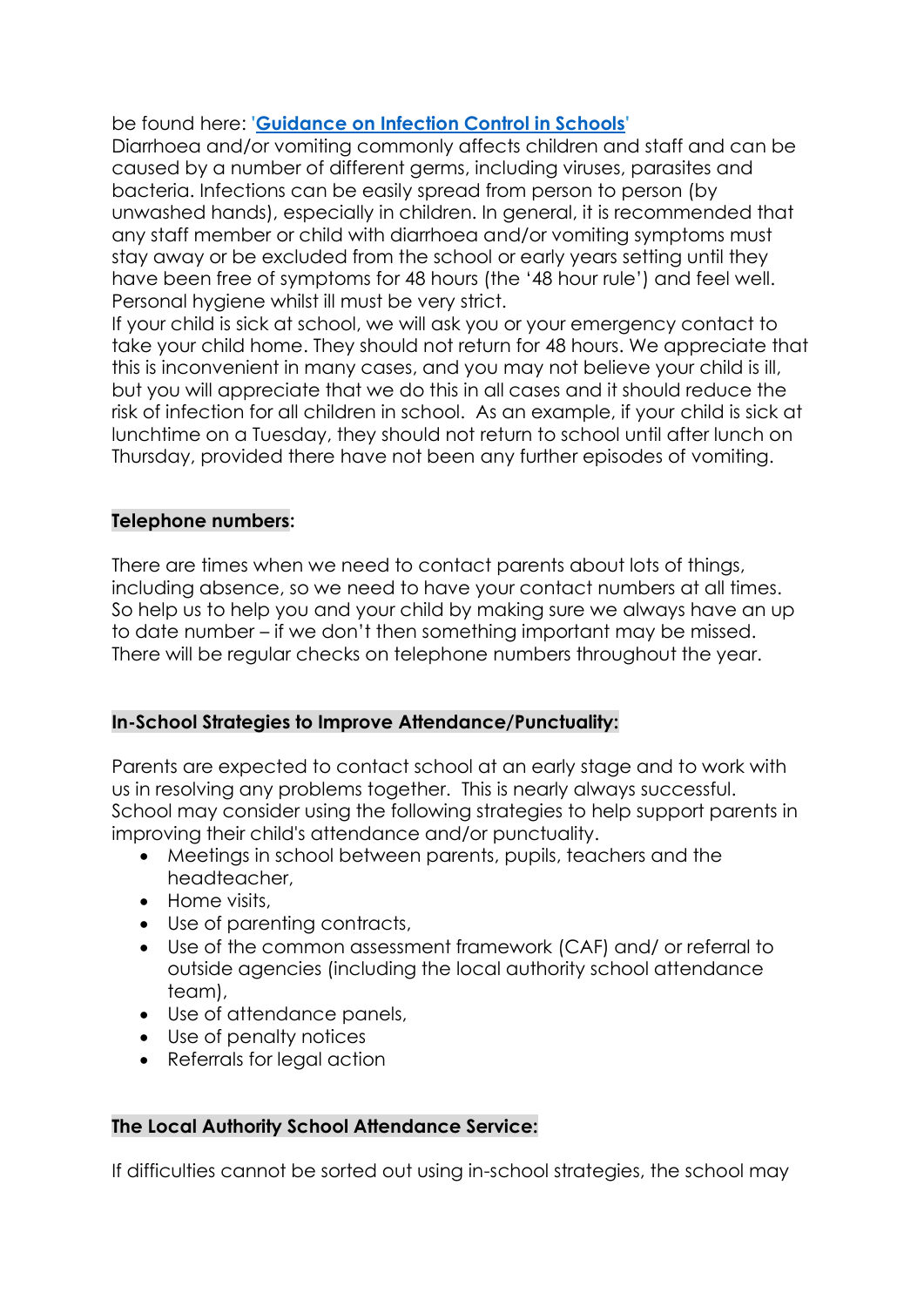refer the child to the Pupil Attendance Support Team (PAST). PAST will also support school in trying to resolve the situation by agreement and will work to support school and parents in achieving improved levels of attendance.

#### **Use of Legal Measures:**

Samlesbury Church of England Primary School defines irregular attendance in line with the thresholds set out for the use of penalty notices within the Local Authorities Code of Conduct.

If other ways of trying to improve the attendance of an individual pupil fail, and we consider attendance to be irregular, where absences are unauthorised the case may be referred to the School Attendance Leaal Team (SALT), who can use sanctions such as penalty notices or prosecutions in the magistrates' court.

Full details of the options open to enforce attendance at school are available from the school or the local authority.

#### **Lateness:**

Poor punctuality is not acceptable. If your child misses the start of the day they can miss work and do not spend time with their class teacher getting vital information and news for the day. Late arriving pupils also disrupt lessons, which can be embarrassing for the child and can in turn, encourage absence. Being 10 minutes late every day throughout the academic year is the same as missing two weeks of school.

#### **How we manage lateness:**

The school day starts at **8:50am** and we expect your child to be in class at that time. (The afternoon session starts at 1.00pm (KS2) or 1:15pm (Infants) and again, prompt attendance is expected.)

Registers are marked by 9.05am and your child will receive a late mark if they are not in by that time.

At **9.20am** the registers will be closed. In accordance with regulation, if your child arrives after that time they will receive a mark that shows them to be on site, but this will **not** count as a present mark and it will mean they have an unauthorised absence. This may mean that you could face the possibility of a penalty notice if the problem persists.

If your child has a persistent late record you will be asked to meet with the head teacher and/or a member of the pastoral support team to resolve the problem, but you can approach us at any time if you are having problems getting your child to school on time.

#### **Leave in Term Time:**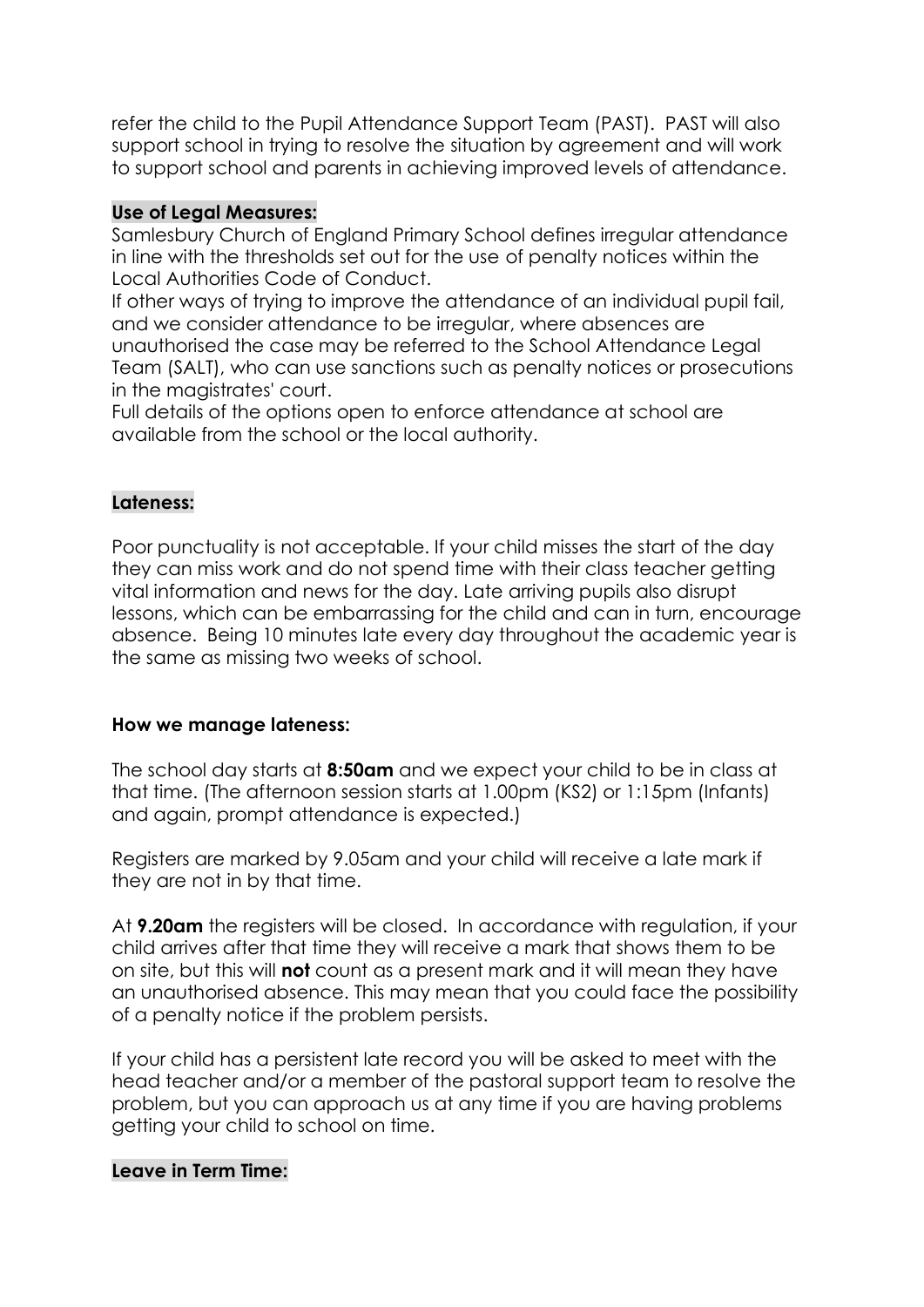Taking a child out of school in term time will affect their schooling as much as any other absence and we expect parents to help us by not taking children away in school time.

Remember that any savings you think you may make by taking a holiday in school time are offset by the cost to your child's education. There is **no** automatic entitlement in law to take leave during school time.

All applications for leave must be made, in advance, by the parent of residence using the 'Request for leave of absence' form, available from the school office.

It is important that parents understand that leave in term time will **not** be agreed by us at any time unless circumstances surrounding the request can be evidenced, by parents, to be exceptional. Therefore, parents are advised to provide school with any relevant information regarding their request at the point of application if they believe the circumstances are exceptional. Information provided after a decision has been made may not be considered.

In considering the request we will also look at various factors such as:

• The timing of the request:

When a pupil is just starting the school, absences should be avoided as this is a very important transition period as your child needs to settle into their new environment as quickly as possible.

Pupils should not be absent where possible both immediately before and during assessment periods.

- When a pupil's attendance record already includes any level of unauthorised absence.
- Where a pupil's attendance rate is already a cause for concern, or could become concerning, as a result of taking leave.
- Other periods of leave which the pupil may have had, either during the current or previous academic year

Any period of leave taken without the agreement of the school, or in excess of that agreed, will be classed as unauthorised and may attract sanctions such as a penalty notice.

In certain circumstances, where leave has been agreed, parents risk losing their child's place on the school roll if the pupil does not return to school on the agreed return date and readmission cannot be guaranteed.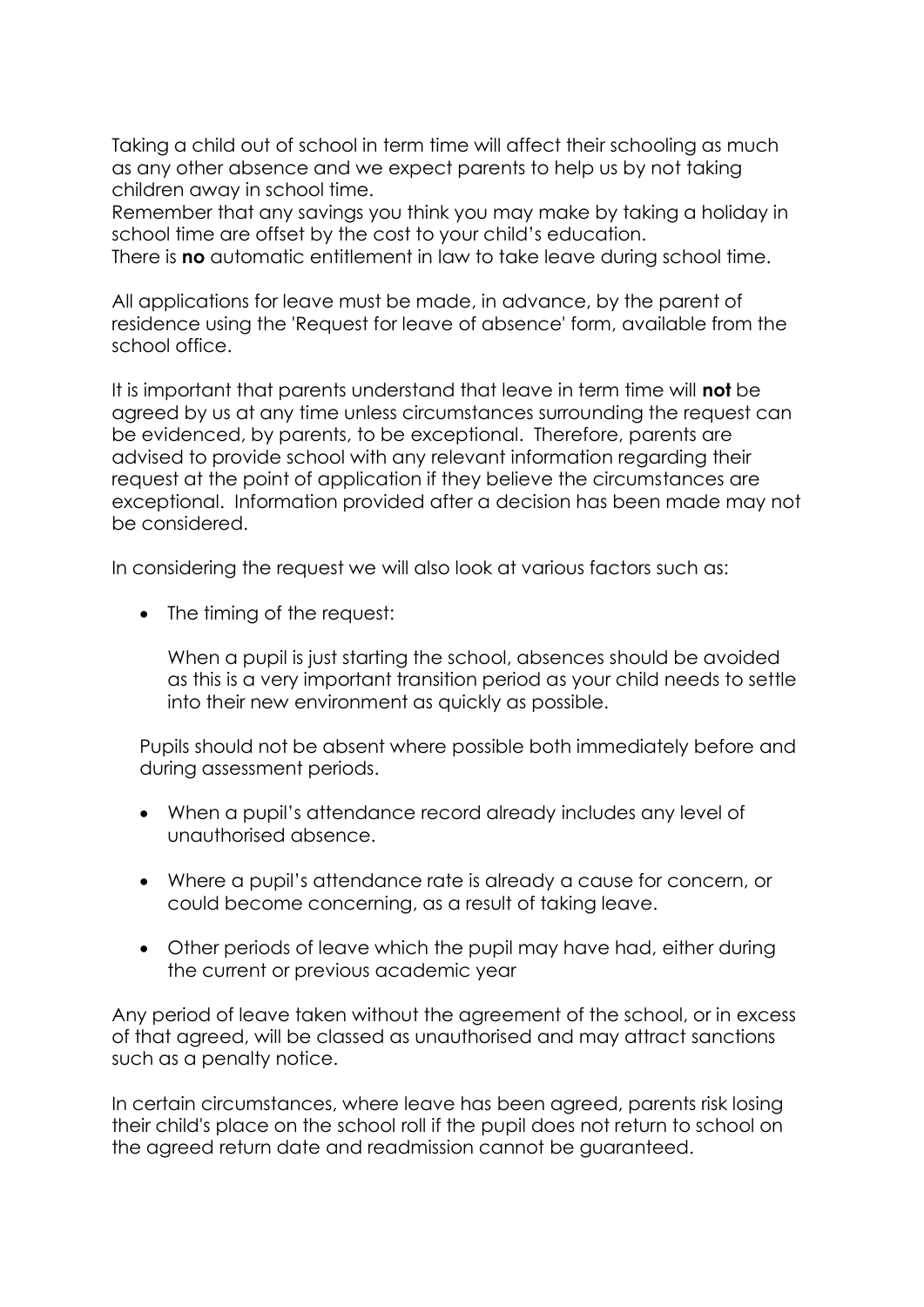*The specific criteria which outline when a pupil can be removed from roll in these circumstances are laid out in Regulation 8 (1) (f) (i-iii) of The Education (Pupil Registration) (England) Regulations 2006, as amended.*

#### **Religious Absence:**

The school will authorise one day of absence per religious festival, e.g. Eid, (i.e. the day set aside by the religious body of which the parent is a member) and this will be marked as 'R' in the register.

Parents must request any additional leave in advance and this can only be authorised if it is felt that exceptional circumstances apply (this would be marked in the register as 'C').

#### **Alternative provision and use of directions:**

There are a range of reasons why pupils might be required to access educational provision at a venue other than their main school. The main reasons are listed below:

- Pupils who have been excluded, either for a fixed period of more than 5 days or permanently,
- When a pupil is unable to access provision at their main school for medical reasons
- When a pupil is required to attend another venue for the purpose of improving behaviour; either on a temporary basis or with a view to making a permanent move to the alternative provision (managed move)

When a pupil is required to attend alternative provision for the purposes of improving behaviour, the governors of the main school must issue a written 'direction' informing all parents of the alternative provision which their child is required to attend. Where a pupil is required to attend alternative provision for all other reasons, the issuing of a written direction is considered best practice.

#### **Pupils who are unable to attend school for medical reasons:**

The introduction of new statutory guidance on 1st September 2014 places much more emphasis on the role of governing bodies in ensuring that pupils with medical conditions are able to fully access education in the same way as other pupils. A key element of this responsibility is reducing the amount of time missed by these pupils; whether their condition is short or long term. The school will work with parents and other relevant professionals to minimise absence for reasons of ill health. This may be as a result of specific practices or resources used within school or by sourcing more appropriate provision at another establishment. When education is to be provided at an alternative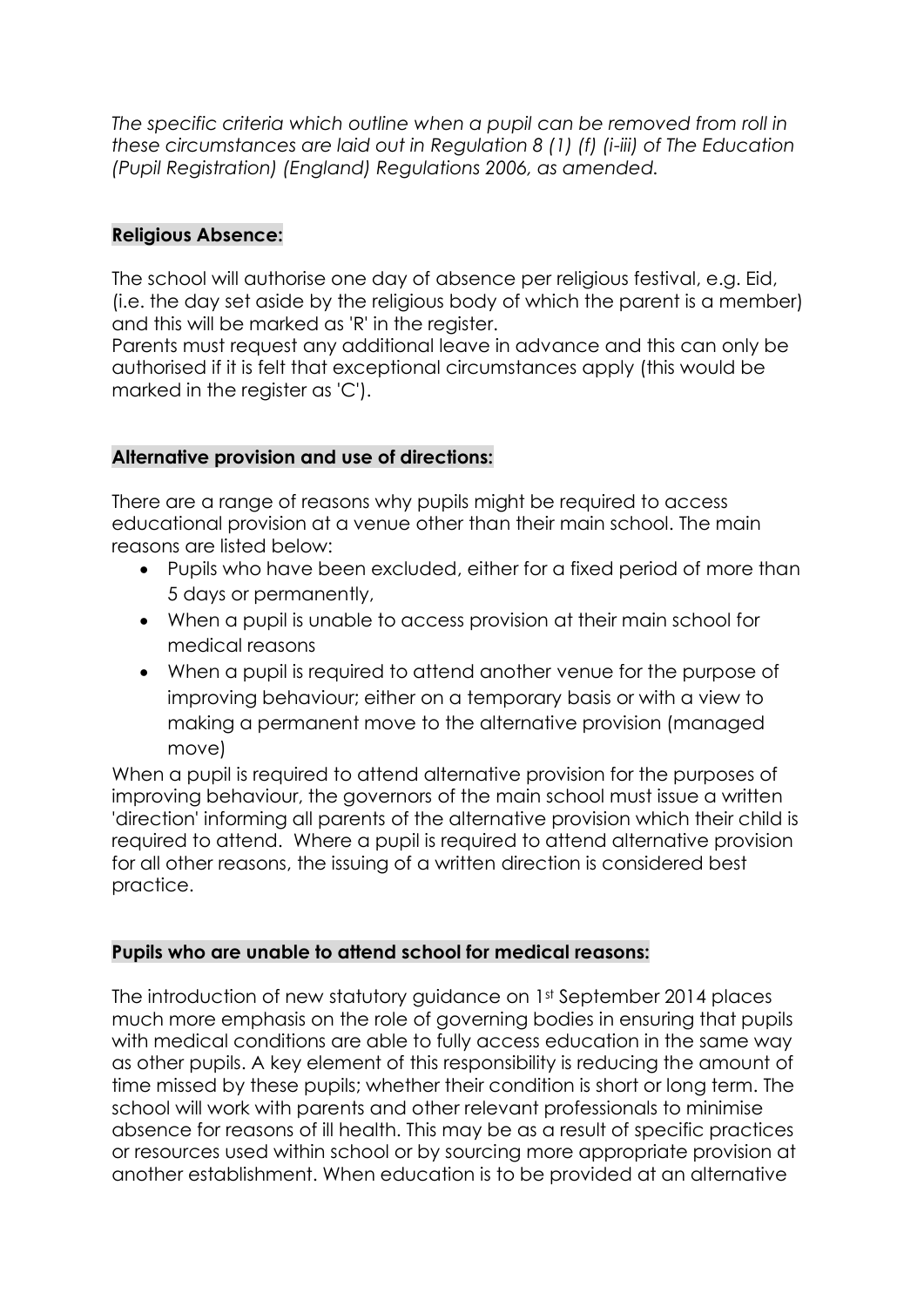location, this should always be done via the use of a direction (please see the relevant section of this policy).

### **Roles and responsibilities for attendance matters in this school:**

#### **Parents:**

- Ensure children attend regularly and punctually
- Contact school on 1st day of absence
- Avoid any leave in term time, but apply in advance using form if the reason for leave is unavoidable/exceptional
- Attendance at meetings in school
- Participation in parenting contracts and common assessment framework, and cooperate in support and interventions offered by school or other agencies
- Parents to ensure they provide the school with a telephone number so that they can be contacted at all times

#### **Pupils:**

- Acknowledge behaviour needed out of school, e.g. early bedtime
- Attend school/reaistration punctually
- Speak to parents/teacher if issues arise that may have an effect on school attendance
- Cooperate and participate in interventions and support offered by school or other agencies

# **Headteacher** / (**School Attendance Lead):**

- Take the lead in ensuring attendance has a high profile within the school
- Ensure there are designated staff with day-to-day responsibility for attendance matters
- Ensure adequate, protected time is allocated to discharge these responsibilities
- Take overall responsibility for ensuring the school confirms to all statutory requirements in respect of attendance
- Consider each request for leave against the school's criteria, decide whether some or all of the leave will be authorised and notify parents of this decision
- Where there is ambiguity regarding an absence, make the decision whether or not to authorise an absence or to request further evidence to support the decision making process

# **Designated Staff:**

- First day response: Contact parents if a reason for absence has not been provided and log this information accordingly
- Input and update the attendance reaisters
- Regularly identify and monitor pupil, class and whole school attendance and punctuality levels, particularly that of vulnerable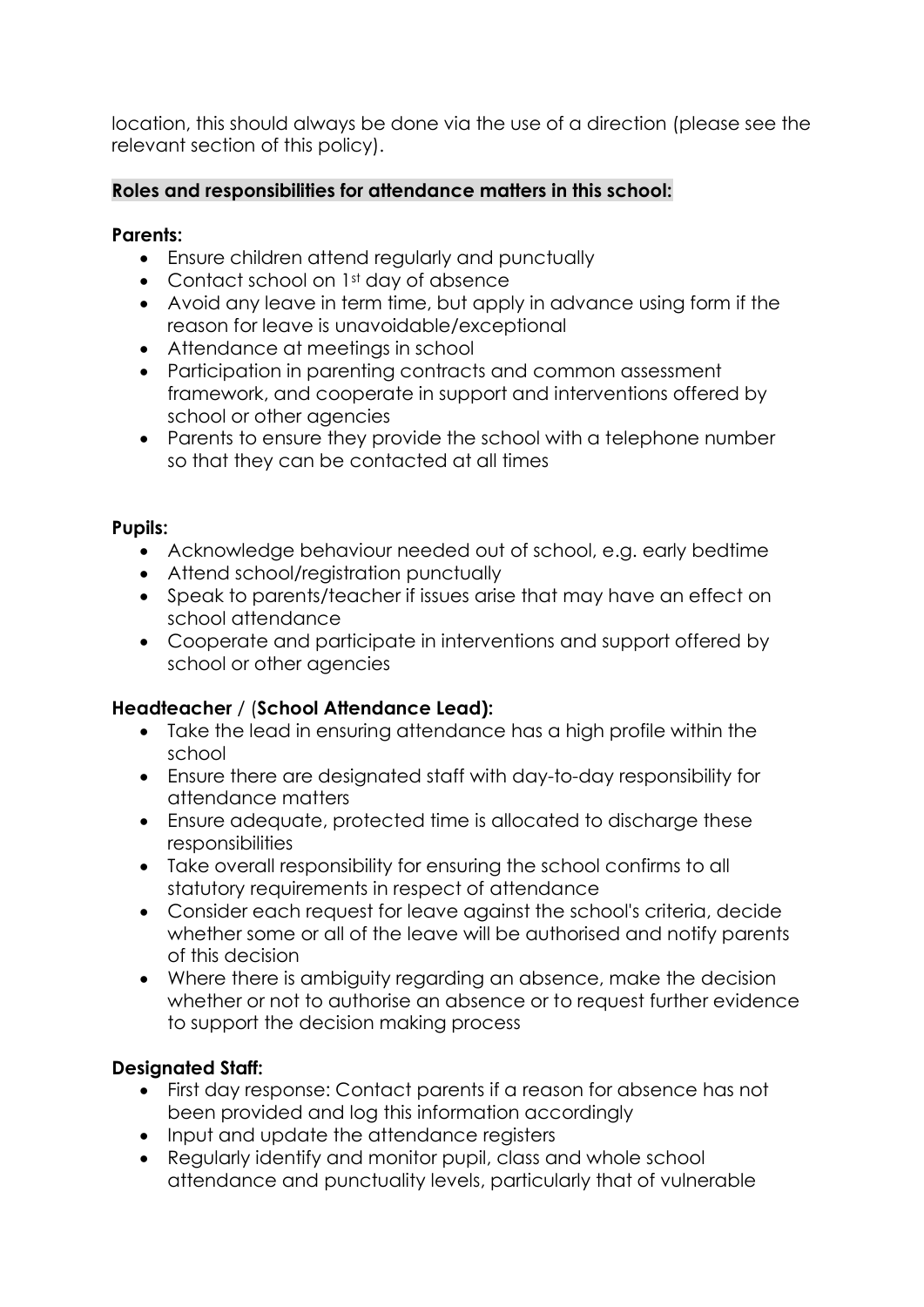groups

- Regularly communicate pupil attendance and punctuality levels to parents
- Work with children and parents to remove barriers to regular and punctual attendance, following Absence Flowcharts 1, 2 and 3 (see appendix), and using parenting contracts where appropriate

#### **All School Staff:**

- Provide a welcoming atmosphere for children and provide a safe learning environment
- Ensure an appropriate and responsive curriculum
- Provide a sympathetic response to any pupils' concerns
- To be aware of factors that can contribute to non-attendance
- To see pupils' attendance as the responsibility of **all** school staff
- Participate in training regarding school systems and procedures

#### **Governors**

- Ensure compliance with The Education (Pupil Registration) (England) Regulations 2006, as amended
- Adopt the whole-school policy and review regularly
- Monitor the consistent implementation of the attendance policy
- Set aspirational targets for improving the school's attendance figures
- Authorise the head teacher (or other designated person) to consider and make decisions regarding leave of absence requests.
- Work with the head teacher in establishing criteria against which leave requests will be considered. This is important to ensure the process is equitable and consistent.

# **Expectations regarding regular attendance:**

As a school, we aim to have all of our pupils in school every day. Whilst we recognise that pupils may have unavoidable absences at times due to illness and other unavoidable cause, we aim to reduce unauthorised absence and to work with parents and pupils to minimise absence where possible.

Our minimum expected level of attendance is 97%. We know that good attendance is the key to successful schooling and we believe our pupils can be amongst the best in the area.

Through the school year we monitor absences and punctuality to show us where improvements need to be made. As stated previously, Samlesbury Church of England Primary School defines irregular attendance in line with the thresholds set out for the use of penalty notices within the Local Authorities Code of Conduct.

Information on any projects or initiatives that will focus on these areas will be